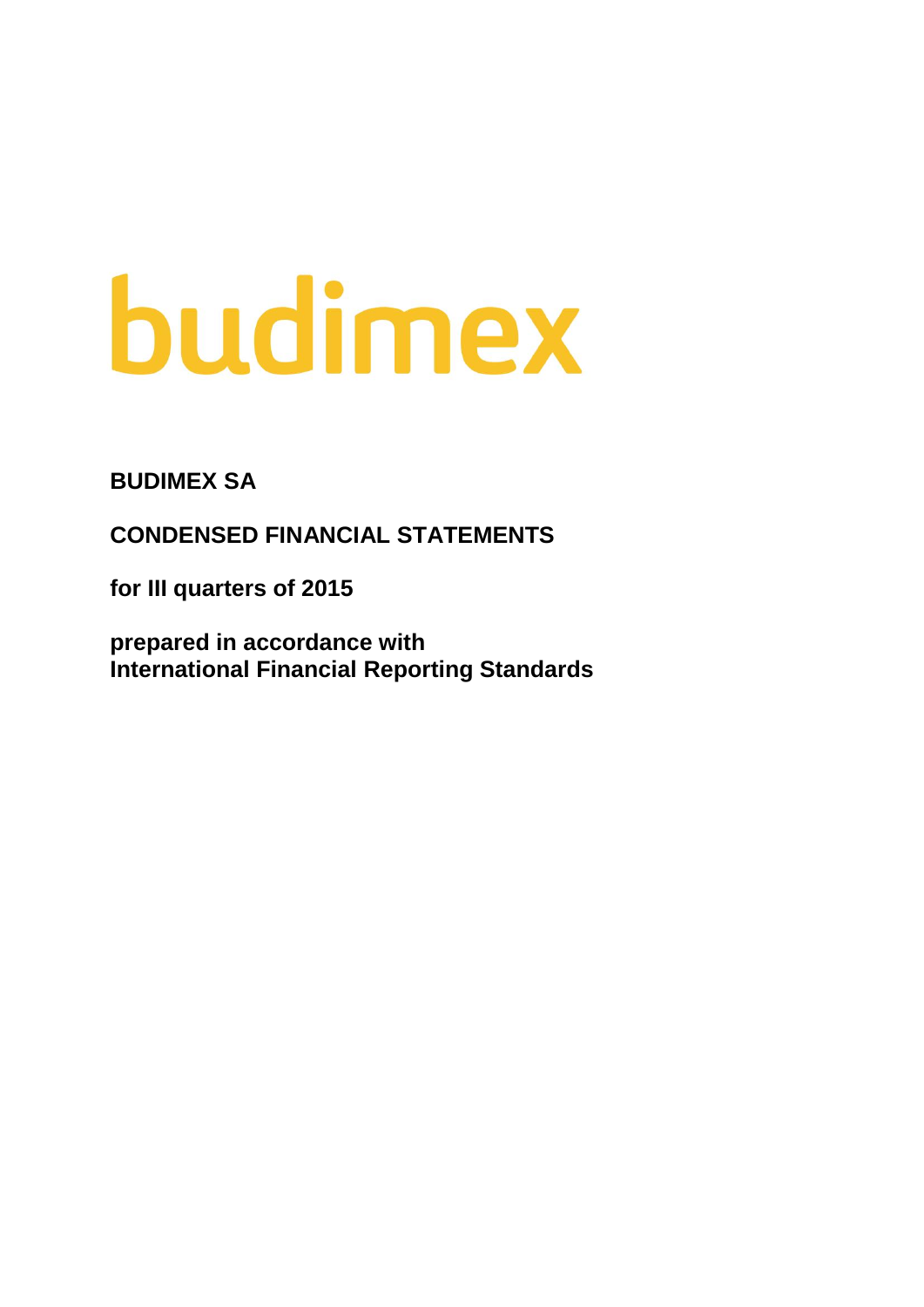

# **Table of contents**

| 1.   |                                                                                                       |
|------|-------------------------------------------------------------------------------------------------------|
| 1.1. | Accounting policies and basis of preparing the financial statements of the Company  10                |
| 1.2. | Changes in accounting principles and the method of preparation of financial statements  11            |
| 1.3. |                                                                                                       |
| 1.4. |                                                                                                       |
| 1.5. |                                                                                                       |
| 2.   |                                                                                                       |
| 3.   | Descriptions of factors and events which had a material effect on the financial result of the Company |
|      |                                                                                                       |
| 3.1. |                                                                                                       |
| 3.2. |                                                                                                       |
| 3.3. |                                                                                                       |
| 4.   | Other events for III quarters of 2015 and significant events after 30 September 2015  15              |
| 5.   |                                                                                                       |
| 6.   |                                                                                                       |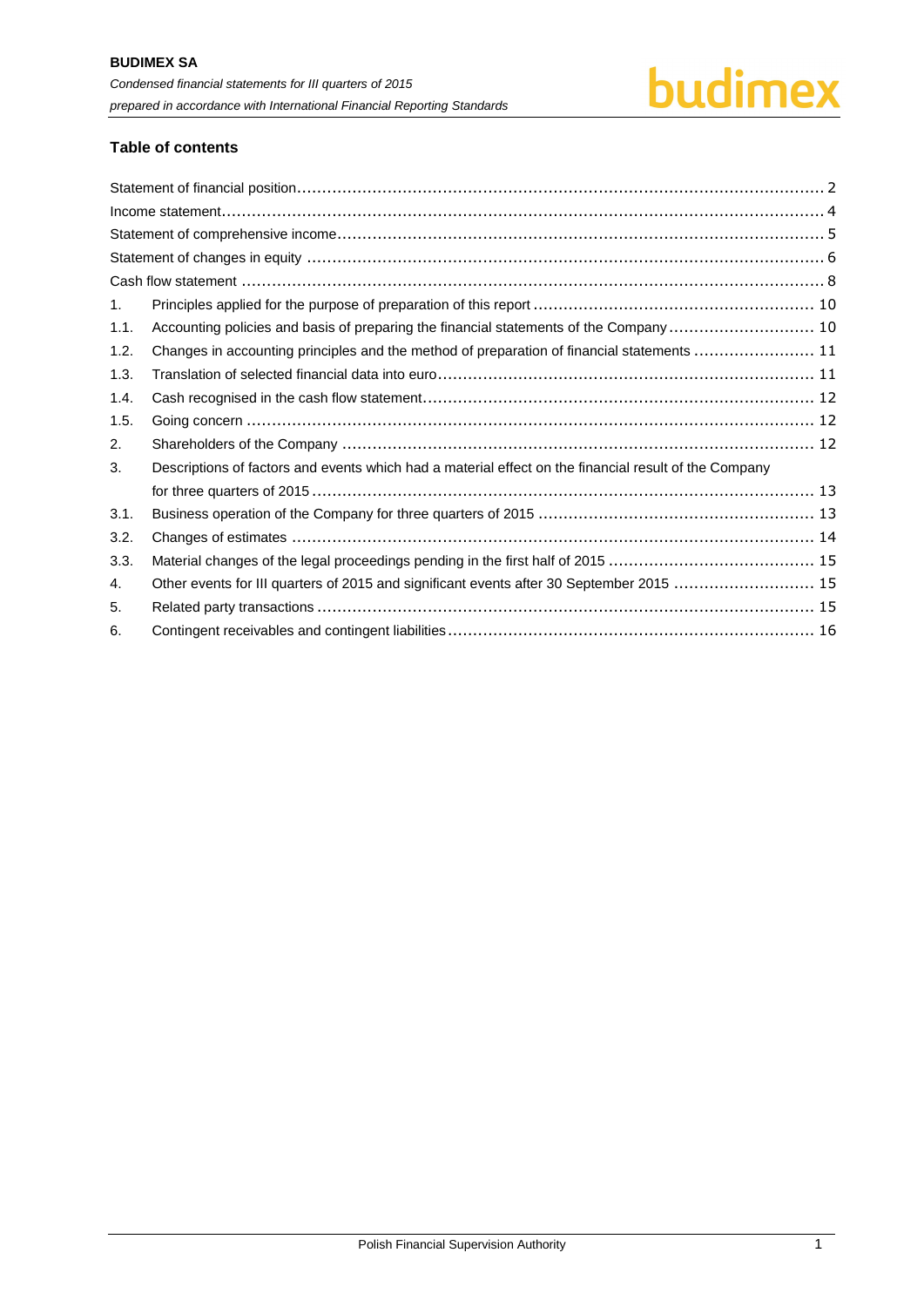

# <span id="page-2-0"></span>**Statement of financial position**

| <b>ASSETS</b>                                                                         | 30 September 2015 | 31 December 2014 |
|---------------------------------------------------------------------------------------|-------------------|------------------|
|                                                                                       | (PLN thousands)   | (PLN thousands)  |
| Non-currents assets (long-term)                                                       |                   |                  |
| Property, plant and equipment                                                         | 52 213            | 58 0 28          |
| Investment properties                                                                 | 3865              | 3 9 6 3          |
| Intangible assets                                                                     | 3622              | 3946             |
| Investments in subsidiaries                                                           | 708 005           | 712 940          |
| Investments in associates                                                             | 19775             | 19775            |
| Investments in other entities                                                         | 6417              | 6417             |
| Other financial assets                                                                | 20 5 20           | 5 9 0 8          |
| Trade and other receivables                                                           | 7986              | 6513             |
| Retentions for construction contracts                                                 | 37 513            | 35 616           |
| Deferred tax asset                                                                    | 371 176           | 346 027          |
| Total non-current assets (long-term)                                                  | 1 231 092         | 1 199 133        |
|                                                                                       |                   |                  |
| <b>Current assets</b>                                                                 |                   |                  |
| Inventories                                                                           | 92 377            | 55 545           |
| Trade and other receivables                                                           | 651 405           | 433 519          |
| Retentions for construction contracts                                                 | 20 510            | 20 044           |
| Amounts due and receivable from customers (investors) under construction<br>contracts | 347 579           | 165 648          |
| Current tax receivable                                                                |                   |                  |
| Other financial assets                                                                | 43 29 2           | 34 488           |
| Cash and cash equivalents                                                             | 1 535 401         | 1 403 970        |
|                                                                                       | 2 690 564         | 2 113 214        |
| Assets held for sale (disposal groups)                                                |                   | 2 1 8 1          |
| Total current assets (short-term)                                                     | 2 690 564         | 2 115 395        |
| <b>TOTAL ASSETS</b>                                                                   | 3 921 656         | 3 3 1 4 5 2 8    |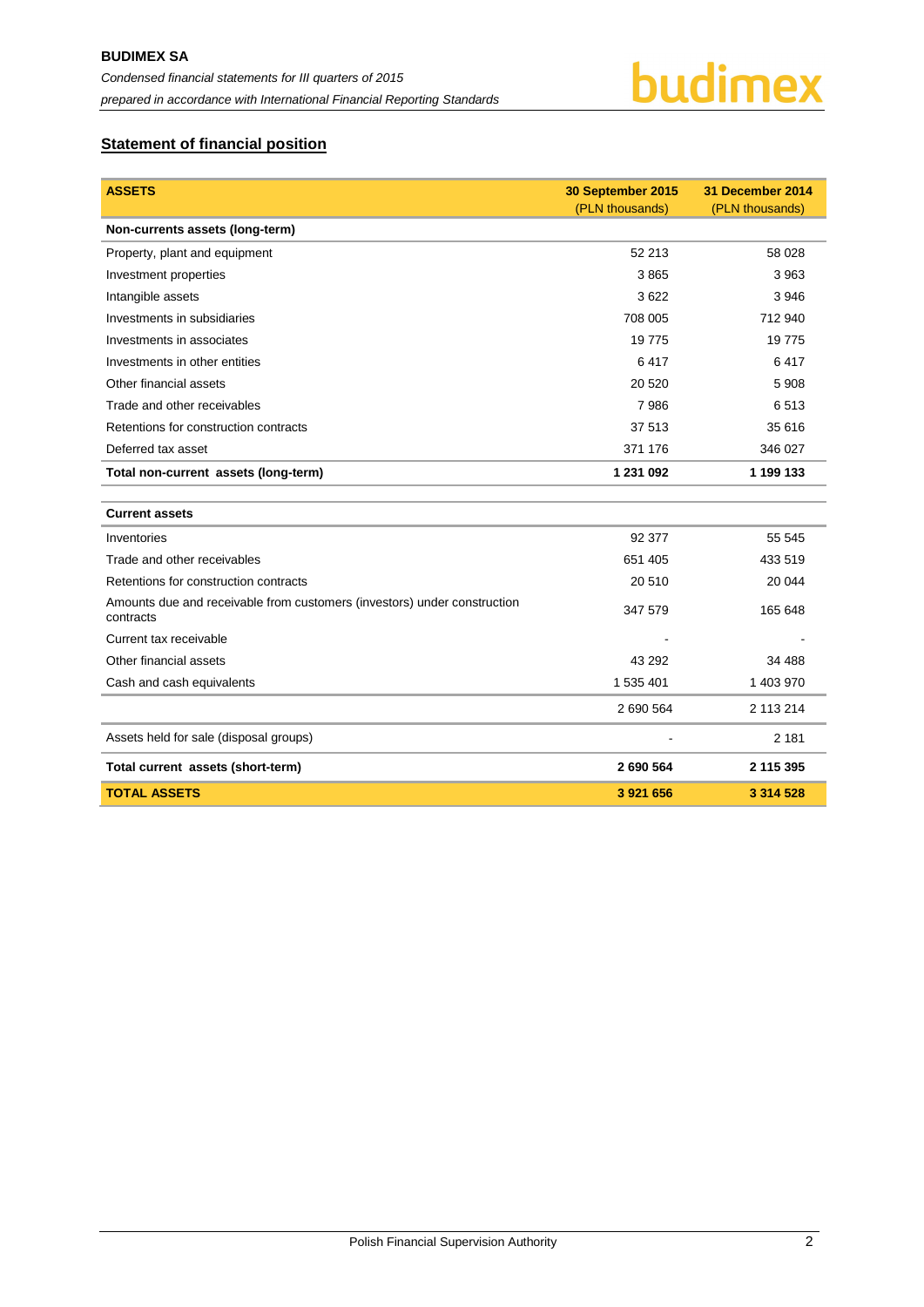

# **Statement of financial position (cont.)**

| <b>EQUITY AND LIABILITIES</b>                                                 | 30 September 2015 | 31 December 2014 |
|-------------------------------------------------------------------------------|-------------------|------------------|
|                                                                               | (PLN thousands)   | (PLN thousands)  |
| <b>Equity</b>                                                                 |                   |                  |
| Shareholders' equity                                                          |                   |                  |
| Share capital                                                                 | 145 848           | 145 848          |
| Share premium                                                                 | 80 199            | 80 199           |
| Other reserves                                                                | 54 180            | 59 520           |
| Foreign exchange differences on translation of foreign operations             | 5 603             | 5 5 0 7          |
| Retained earnings                                                             | 150 970           | 150 926          |
| Total shareholders' equity                                                    | 436 800           | 442 000          |
| Liabilities                                                                   |                   |                  |
| Long-term liabilities                                                         |                   |                  |
| Loans, borrowings and other external sources of finance                       | 7 180             | 12 313           |
| Retentions for construction contracts                                         | 177 024           | 165 288          |
| Provision for long-term liabilities and other charges                         | 155 849           | 154 125          |
| Long-term retirement benefits and similar obligations                         | 4 4 0 7           | 4 4 0 7          |
| Other financial liabilities                                                   |                   | 1 4 3 3          |
| <b>Total long-term liabilities</b>                                            | 344 460           | 337 566          |
| <b>Short-term liabilities</b>                                                 |                   |                  |
| Loans, borrowings and other external sources of finance                       | 17834             | 20 401           |
| Trade and other payables                                                      | 1 344 486         | 1 030 106        |
| Retentions for construction contracts                                         | 171 065           | 191 520          |
| Amounts due and payable to customers (investors) under construction contracts | 1 028 247         | 910 183          |
| Deferred income                                                               | 406 610           | 247 986          |
| Provision for short-term liabilities and other charges                        | 143 689           | 106 656          |
| Current tax payable                                                           | 26 631            | 25 556           |
| Short-term retirement benefits and similar obligations                        | 992               | 992              |
| Other financial liabilities                                                   | 842               | 1562             |
| <b>Total short-term liabilities</b>                                           | 3 140 396         | 2 534 962        |
| <b>Total liabilities</b>                                                      | 3 484 856         | 2872528          |
| <b>TOTAL EQUITY AND LIABILITIES</b>                                           | 3 921 656         | 3 3 1 4 5 2 8    |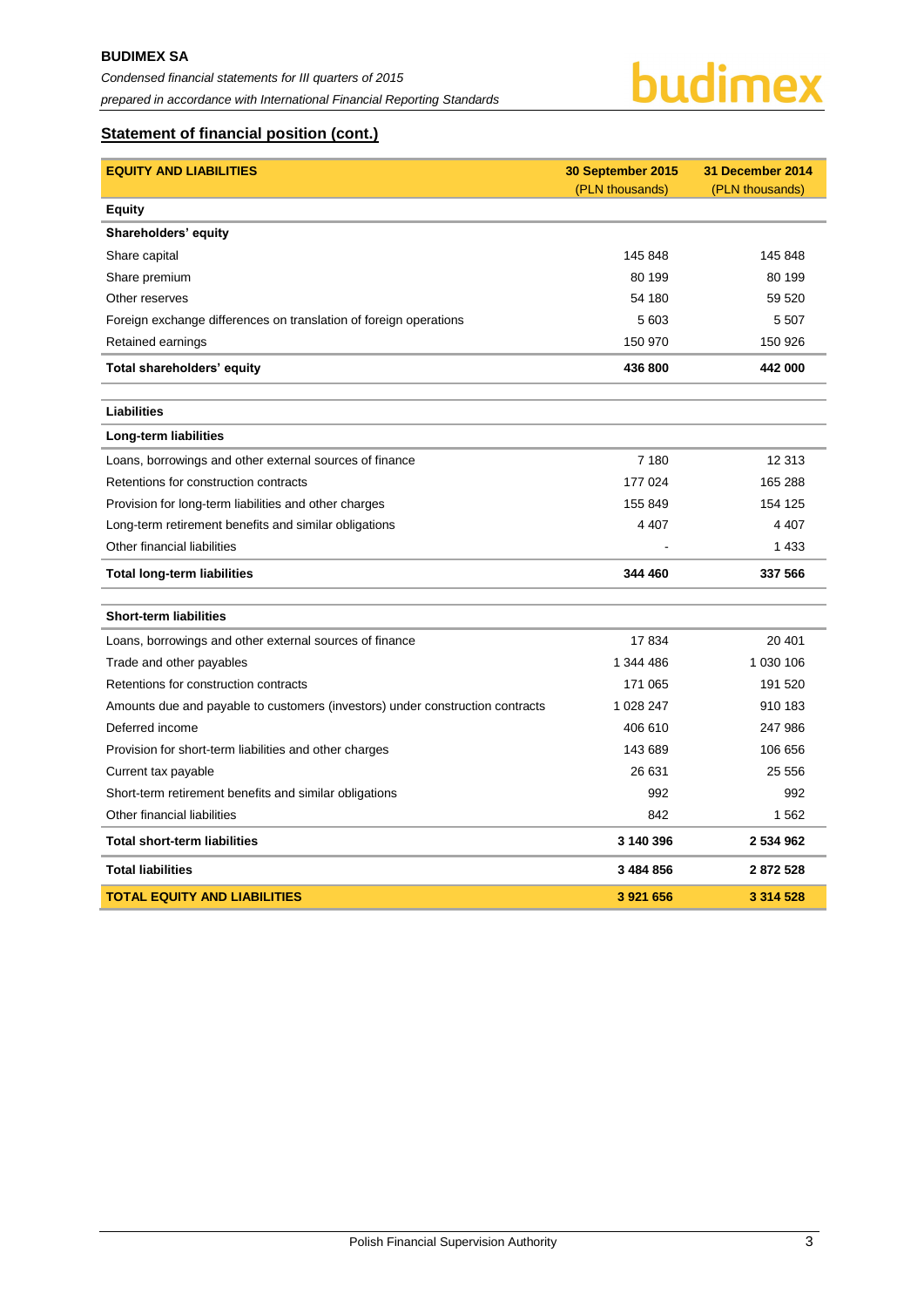

# <span id="page-4-0"></span>**Income statement**

|                                                                                   | 9-month period ended<br><b>30 September</b> |               |            | 3-month period ended<br><b>30 September</b> |
|-----------------------------------------------------------------------------------|---------------------------------------------|---------------|------------|---------------------------------------------|
|                                                                                   | 2015                                        | 2014          | 2015       | 2014                                        |
|                                                                                   | (PLN                                        | (PLN          | (PLN       | (PLN                                        |
|                                                                                   | thousands)                                  | thousands)    | thousands) | thousands)                                  |
| <b>Continuing operations</b>                                                      |                                             |               |            |                                             |
| Net sales of finished goods, goods for resale, raw<br>materials and services      | 3518588                                     | 3 3 8 3 1 1 6 | 1 418 166  | 1 503 123                                   |
| Cost of finished goods, goods for resale, raw materials<br>and services sold      | (3 210 534)                                 | (3133562)     | (1288656)  | (1405006)                                   |
| Gross profit on sales                                                             | 308 054                                     | 249 554       | 129 510    | 98 117                                      |
| Selling expenses                                                                  | (7596)                                      | (7793)        | (2626)     | (2625)                                      |
| Administrative expenses                                                           | (121943)                                    | (116383)      | (38365)    | (38 336)                                    |
| Other operating income                                                            | 31 919                                      | 40 235        | 4 0 4 7    | 21 750                                      |
| Other operating expenses                                                          | (34951)                                     | (27943)       | (26 558)   | (9073)                                      |
| <b>Operating profit</b>                                                           | 175 483                                     | 137 670       | 66 008     | 69833                                       |
| Finance income                                                                    | 36 0 26                                     | 17922         | 8 6 6 4    | 6 0 0 4                                     |
| Finance costs                                                                     | (24759)                                     | (23520)       | (8825)     | (9 106)                                     |
| Profit before tax                                                                 | 186 750                                     | 132 072       | 65 847     | 66731                                       |
| Income tax                                                                        | (36 525)                                    | (27 778)      | (13556)    | (13657)                                     |
| Net profit from continuing operations                                             | 150 225                                     | 104 294       | 52 291     | 53 074                                      |
| Net profit for the period                                                         | 150 225                                     | 104 294       | 52 291     | 53 074                                      |
|                                                                                   |                                             |               |            |                                             |
| Basic and diluted earnings per share attributable<br>to the shareholders (in PLN) | 5.88                                        | 4.09          | 2.05       | 2.08                                        |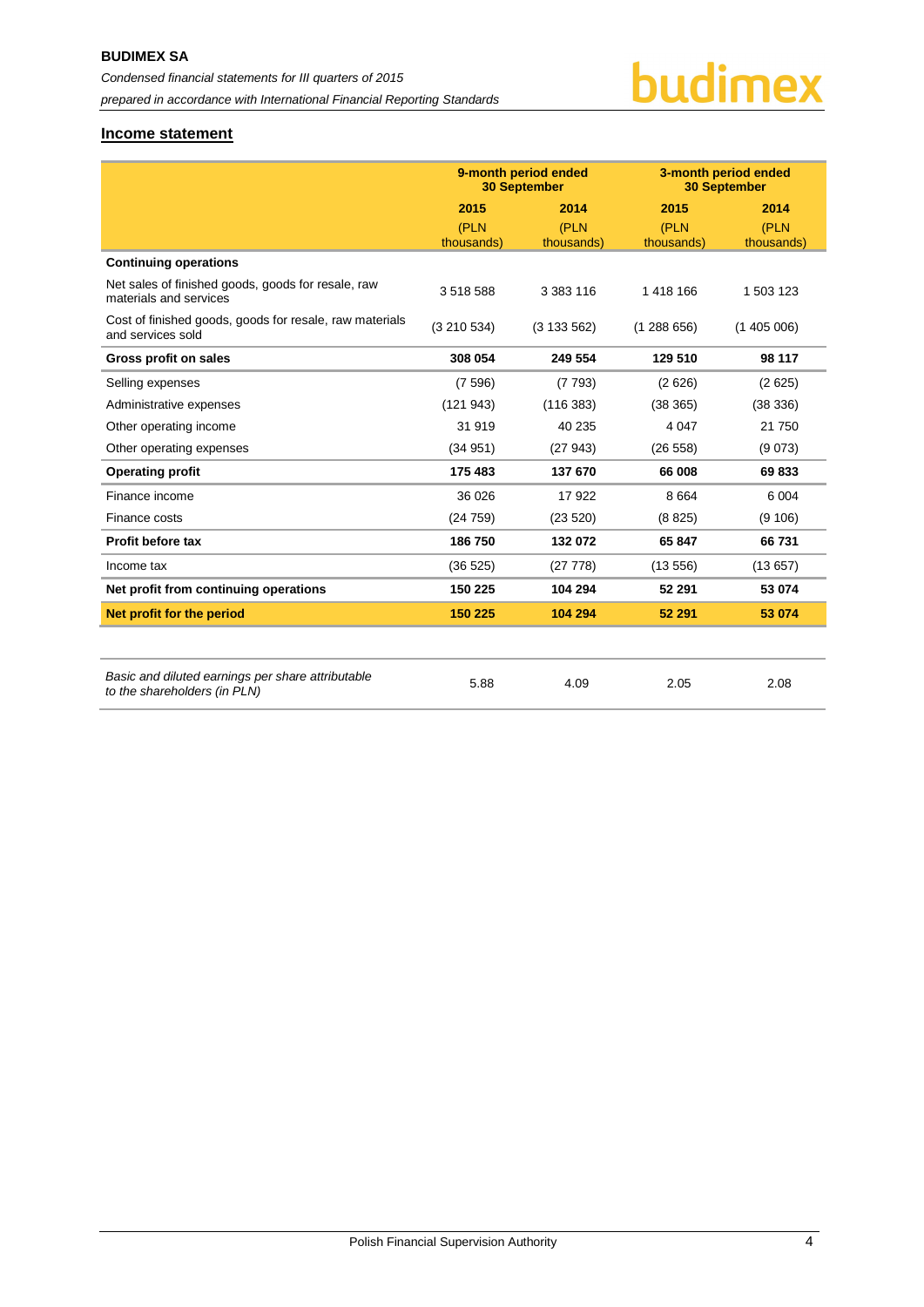# <span id="page-5-0"></span>**Statement of comprehensive income**

|                                                                      | 9-month period ended<br><b>30 September</b> |                    |                    | 3-month period ended<br><b>30 September</b> |
|----------------------------------------------------------------------|---------------------------------------------|--------------------|--------------------|---------------------------------------------|
|                                                                      | 2015                                        | 2014               | 2015               | 2014                                        |
|                                                                      | (PLN<br>thousands)                          | (PLN<br>thousands) | (PLN<br>thousands) | (PLN<br>thousands)                          |
| Net profit for the period                                            | 150 225                                     | 104 294            | 52 291             | 53 074                                      |
| Other comprehensive income for the period, which:                    |                                             |                    |                    |                                             |
| Will be subsequently reclassified to profit or loss:                 |                                             |                    |                    |                                             |
| Foreign exchange differences on translation of foreign<br>operations | 96                                          | 0                  | 47                 | 9                                           |
| Deferred tax related to components of other<br>comprehensive income  |                                             |                    |                    |                                             |
| Will not be subsequently reclassified to profit or loss:             |                                             |                    |                    |                                             |
| Actuarial gains/(losses)                                             |                                             |                    |                    |                                             |
| Deferred tax related to components of other<br>comprehensive income  |                                             |                    |                    |                                             |
| Other comprehensive income, net of tax                               | 96                                          | $\bf{0}$           | 47                 | 9                                           |
| Total comprehensive income for the period                            | 150 321                                     | 104 294            | 52 338             | 53 083                                      |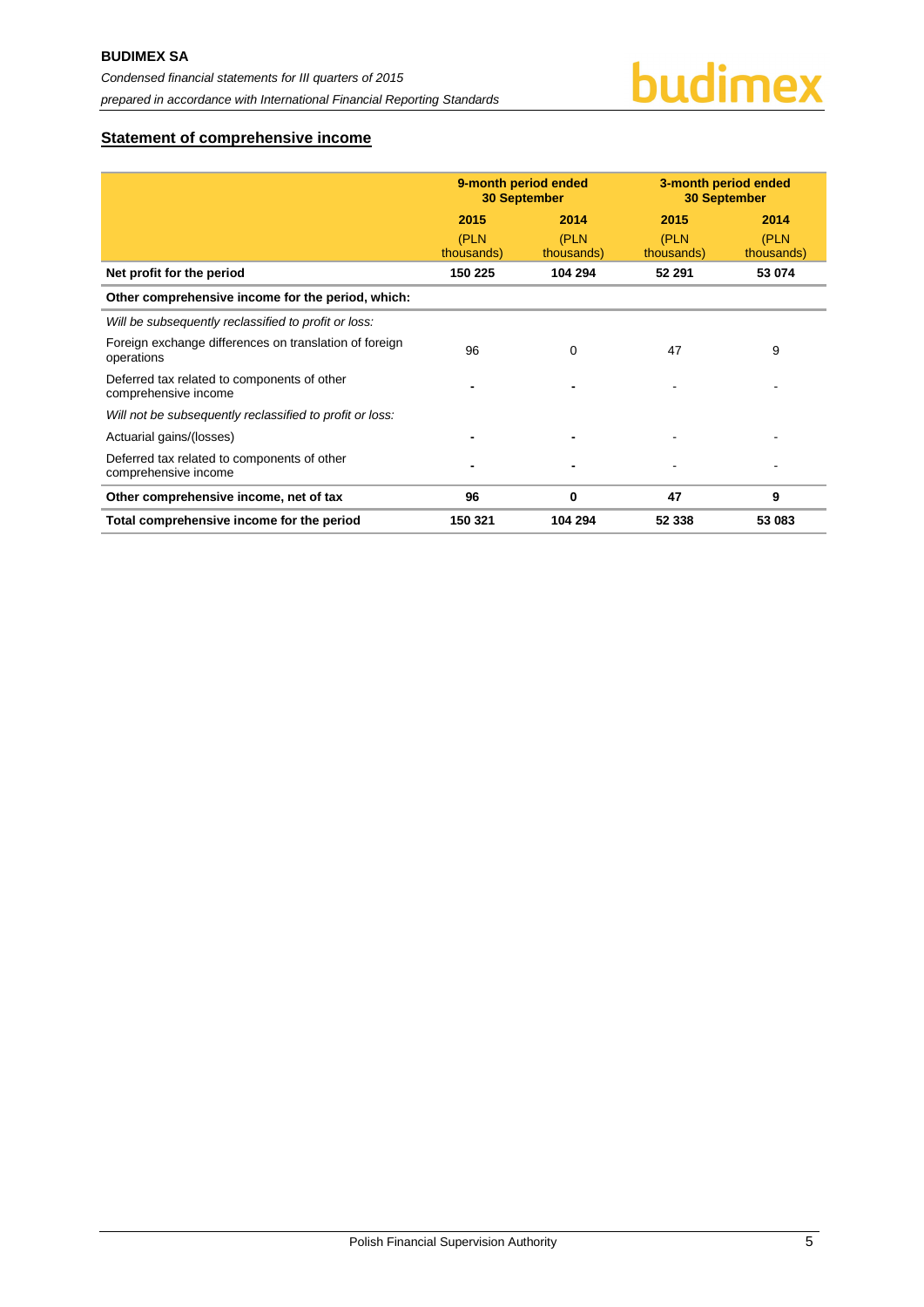# **BUDIMEX SA**

*Condensed financial statements for III quarters of 2015* 

*prepared in accordance with International Financial Reporting Standards*



# **Statement of changes in equity**

<span id="page-6-0"></span>

|                                              | <b>Share</b><br>capital  | <b>Share</b><br>premium | <b>Other</b><br><b>reserves</b> | <b>Foreign exchange</b><br>differences<br>on translation<br>of foreign<br>operations | <b>Retained</b><br>earnings | <b>Total</b><br>equity |
|----------------------------------------------|--------------------------|-------------------------|---------------------------------|--------------------------------------------------------------------------------------|-----------------------------|------------------------|
|                                              |                          |                         |                                 | <b>PLN</b> thousands                                                                 |                             |                        |
| Balance as at 1 January 2015                 | 145 848                  | 80 199                  | 59 520                          | 5 5 0 7                                                                              | 150 926                     | 442 000                |
| Profit for the period                        | $\overline{\phantom{0}}$ | $\blacksquare$          | $\blacksquare$                  | $\overline{\phantom{a}}$                                                             | 150 225                     | 150 225                |
| Other comprehensive income                   | $\sim$                   | $\,$                    | $\overline{\phantom{a}}$        | 96                                                                                   | $\blacksquare$              | 96                     |
| Total comprehensive income for<br>the period | $\blacksquare$           | $\blacksquare$          | $\blacksquare$                  | 96                                                                                   | 150 225                     | 150 321                |
| <b>Dividends</b>                             |                          |                         | $\blacksquare$                  |                                                                                      | (155989)                    | (155989)               |
| Share-based payment                          | $\sim$                   | $\blacksquare$          | 468                             |                                                                                      |                             | 468                    |
| Previous periods loss offset                 | $\blacksquare$           | $\sim$                  | (5808)                          |                                                                                      | 5808                        |                        |
| <b>Balance as at 30 September2015</b>        | 145 848                  | 80 199                  | 54 180                          | 5 603                                                                                | 150 970                     | 436 800                |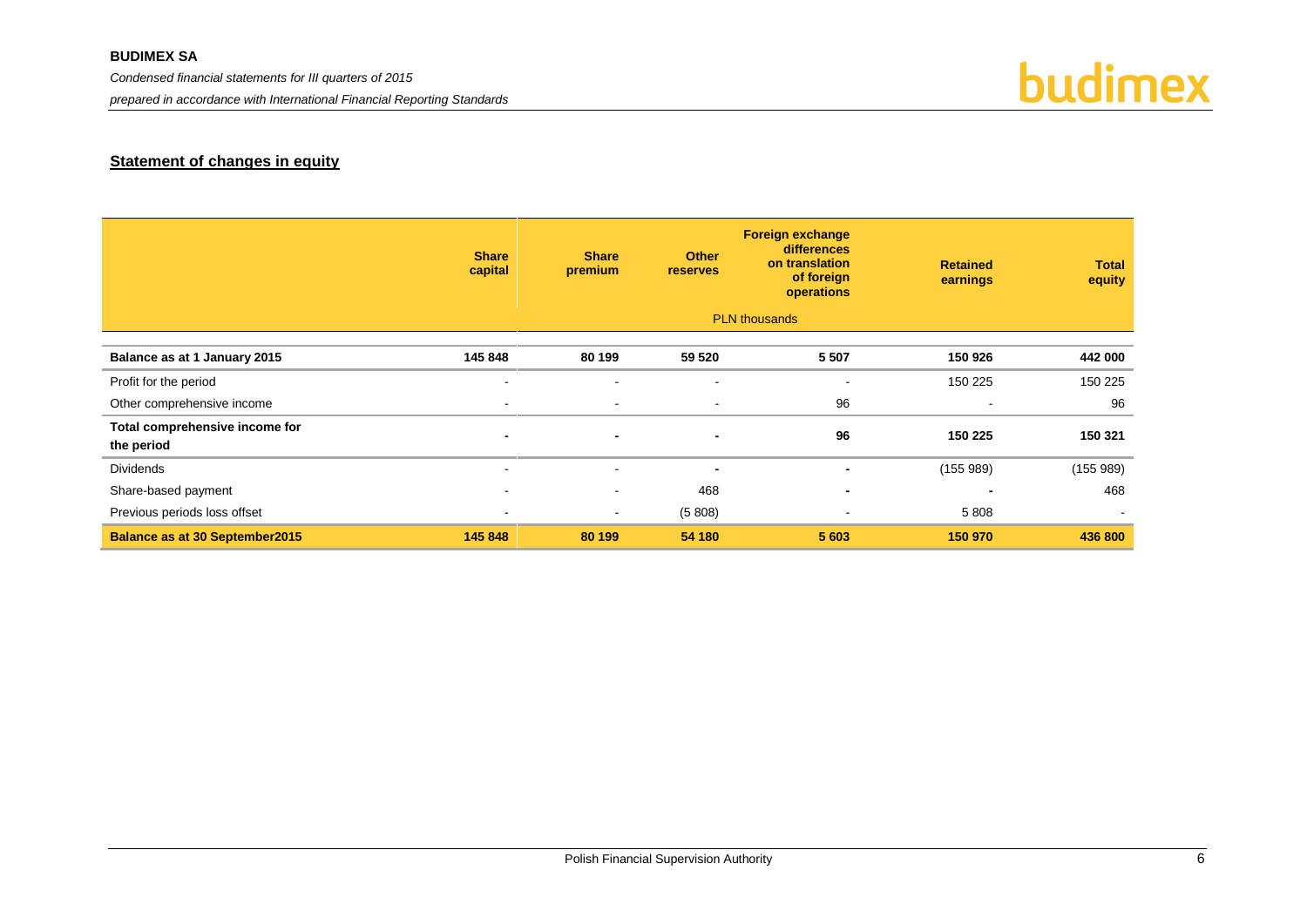*prepared in accordance with International Financial Reporting Standards*



# **Statement of changes in equity (cont.)**

|                                              | <b>Share</b><br>capital | <b>Share</b><br>premium | <b>Other</b><br>reserves | <b>Foreign exchange</b><br>differences<br>on translation<br>of foreign<br>operations | <b>Retained</b><br>earnings | <b>Total</b><br>equity |
|----------------------------------------------|-------------------------|-------------------------|--------------------------|--------------------------------------------------------------------------------------|-----------------------------|------------------------|
|                                              |                         |                         |                          | in PLN thousands                                                                     |                             |                        |
| Balance as at 1 January 2014                 | 145 848                 | 80 199                  | 58 913                   | 5 4 8 6                                                                              | 297 389                     | 587 835                |
| Zysk za okres                                |                         |                         | $\blacksquare$           | $\blacksquare$                                                                       | 104 294                     | 104 294                |
| Inne całkowite dochody                       | $\sim$                  | $\sim$                  | $\blacksquare$           | 0                                                                                    | $\overline{\phantom{a}}$    |                        |
| Total comprehensive income for<br>the period |                         |                         | $\blacksquare$           | $\blacksquare$                                                                       | 104 294                     | 104 294                |
| <b>Dividends</b>                             | $\sim$                  | $\blacksquare$          | $\blacksquare$           | $\blacksquare$                                                                       | (302532)                    | (302532)               |
| Share-based payment                          |                         |                         | 1 0 0 2                  | $\overline{a}$                                                                       |                             | 1 0 0 2                |
| Balance as at 30 September2014               | 145 848                 | 80 199                  | 59 915                   | 5 4 8 6                                                                              | 99 151                      | 390 599                |
| Profit for the period                        |                         |                         |                          | ÷.                                                                                   | 51 775                      | 51 775                 |
| Other comprehensive income                   |                         | $\sim$                  | (736)                    | 21                                                                                   |                             | (715)                  |
| Total comprehensive income for<br>the period |                         |                         | (736)                    | 21                                                                                   | 51 775                      | 51 060                 |
| <b>Dividends</b>                             | $\sim$                  |                         | $\overline{\phantom{a}}$ |                                                                                      |                             |                        |
| Share-based payment                          |                         |                         | 341                      |                                                                                      |                             | 341                    |
| <b>Balance as at 31 December 2014</b>        | 145 848                 | 80 199                  | 59 520                   | 5 5 0 7                                                                              | 150 926                     | 442 000                |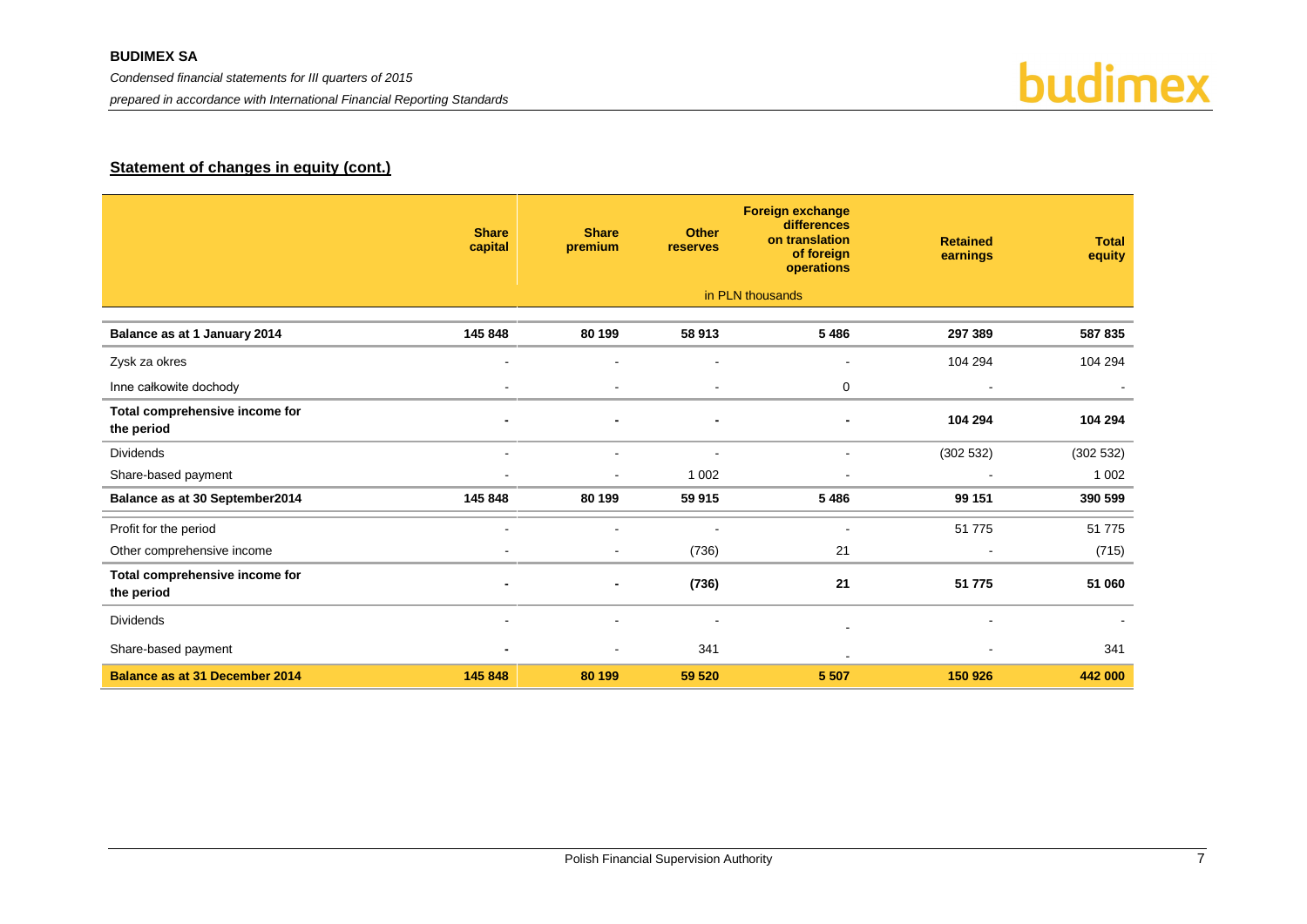# <span id="page-8-0"></span>**Cash flow statement**

|                                                                                                        | 9-month period ended 30 September |                 |  |
|--------------------------------------------------------------------------------------------------------|-----------------------------------|-----------------|--|
|                                                                                                        | 2015                              | 2014            |  |
|                                                                                                        | (PLN thousands)                   | (PLN thousands) |  |
| <b>CASH FLOW FROM OPRATING ACTIVITIES</b>                                                              |                                   |                 |  |
| Net profit before tax                                                                                  | 186 750                           | 132 072         |  |
| <b>Adjustments for:</b>                                                                                |                                   |                 |  |
| Depreciation/ amortization                                                                             | 14 5 63                           | 15 370          |  |
| Foreign exchange (gains)/ losses                                                                       | (114)                             | (122)           |  |
| Interest and shares in profits (dividends)                                                             | (12998)                           | 102             |  |
| (Profit)/ loss on disposal of investments                                                              | (11444)                           | (1231)          |  |
| Change in valuation of derivative financial instruments                                                | (1 237)                           | (346)           |  |
| Change in provisions and liabilities arising from retirement benefits and similar<br>obligations       | 38757                             | 18 235          |  |
| Other adjustments                                                                                      | 509                               | 527             |  |
| Operating profit before changes in working capital                                                     | 214 787                           | 164 607         |  |
| Change in receivables and retentions for construction contracts                                        | (213 375)                         | (225 700)       |  |
| Change in inventories                                                                                  | (36 832)                          | 4745            |  |
| Change in retentions for construction contracts and in liabilities, except for loans<br>and borrowings | 304 936                           | 90 462          |  |
| Change in amounts due and receivable under construction contracts                                      | (63 867)                          | (156 751)       |  |
| Change in deferred income                                                                              | 158 624                           | 30 729          |  |
| Change in cash and cash equivalents of restricted use                                                  | (33 178)                          | 2 104           |  |
| Cash used /from operations                                                                             | 331 095                           | (89 804)        |  |
| Income tax paid                                                                                        | (60 599)                          | (42958)         |  |
| <b>NET CASH GENERATED FROM / USED IN OPERATING ACTIVITIES</b>                                          | 270 496                           | (132 762)       |  |
| <b>CASH FLOW FROM INVESTING ACTIVITIES</b>                                                             |                                   |                 |  |
| Sale of intangible assets and tangible fixed assets                                                    | 1 3 1 0                           | 1 1 1 2         |  |
| Purchase of intangible assets and tangible fixed assets                                                | (12 237)                          | (9 200)         |  |
| Sale of investment property                                                                            |                                   | 1 530           |  |
| Sale of assets held for sale                                                                           | 14 000                            |                 |  |
| Share capital decrease in related entities                                                             | 1911                              | 238 600         |  |
| Purchase of related entities shares                                                                    | (193)                             |                 |  |
| Loans granted                                                                                          | (21302)                           | (25 249)        |  |
| Loans repaid                                                                                           |                                   | 8 8 20          |  |
| Dividend received                                                                                      | 9628                              | 16              |  |
| Interest received                                                                                      | 299                               | 576             |  |
| <b>NET CASH GENERATED FROM / USED IN INVESTING ACTIVITIES</b>                                          | (6585)                            | 216 205         |  |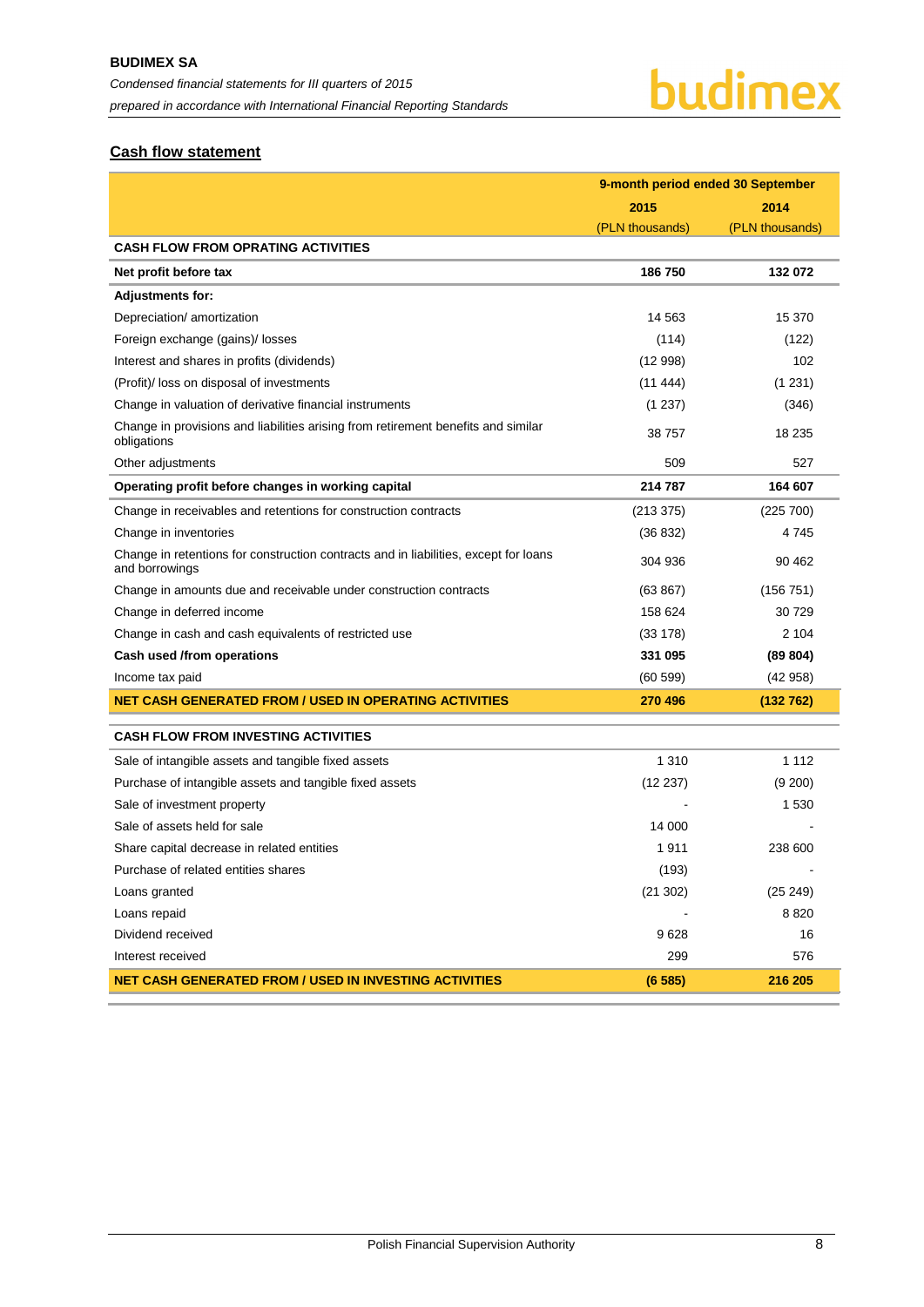# **Cash flow statement (cont.)**

|                                                                      | 9-month period ended 30 September |                 |
|----------------------------------------------------------------------|-----------------------------------|-----------------|
|                                                                      | 2015                              | 2014            |
|                                                                      | (PLN thousands)                   | (PLN thousands) |
|                                                                      |                                   |                 |
| <b>CASH FLOW FROM FINANCING ACTIVITIES</b>                           |                                   |                 |
| <b>Dividends</b>                                                     | (155989)                          | (302 530)       |
| Payment of finance lease liabilities                                 | (9219)                            | (7278)          |
| Interest paid                                                        | (517)                             | (703)           |
| <b>NET CASH USED IN FINANCING ACTIVITIES</b>                         | (165 725)                         | (310 511)       |
|                                                                      |                                   |                 |
| <b>NET CHANGE IN CASH AND CASH EQUIVALENTS</b>                       | 98 186                            | (227068)        |
| Foreign exchange differences, net                                    | 67                                | 178             |
| CASH AND CASH EQUIVALENTS AT THE BEGINNING OF THE PERIOD (note 1.4)  | 1 361 934                         | 1 076 157       |
| <b>CASH AND CASH EQUIVALENTS AT THE END OF THE PERIOD (note 1.4)</b> | 1460187                           | 849 267         |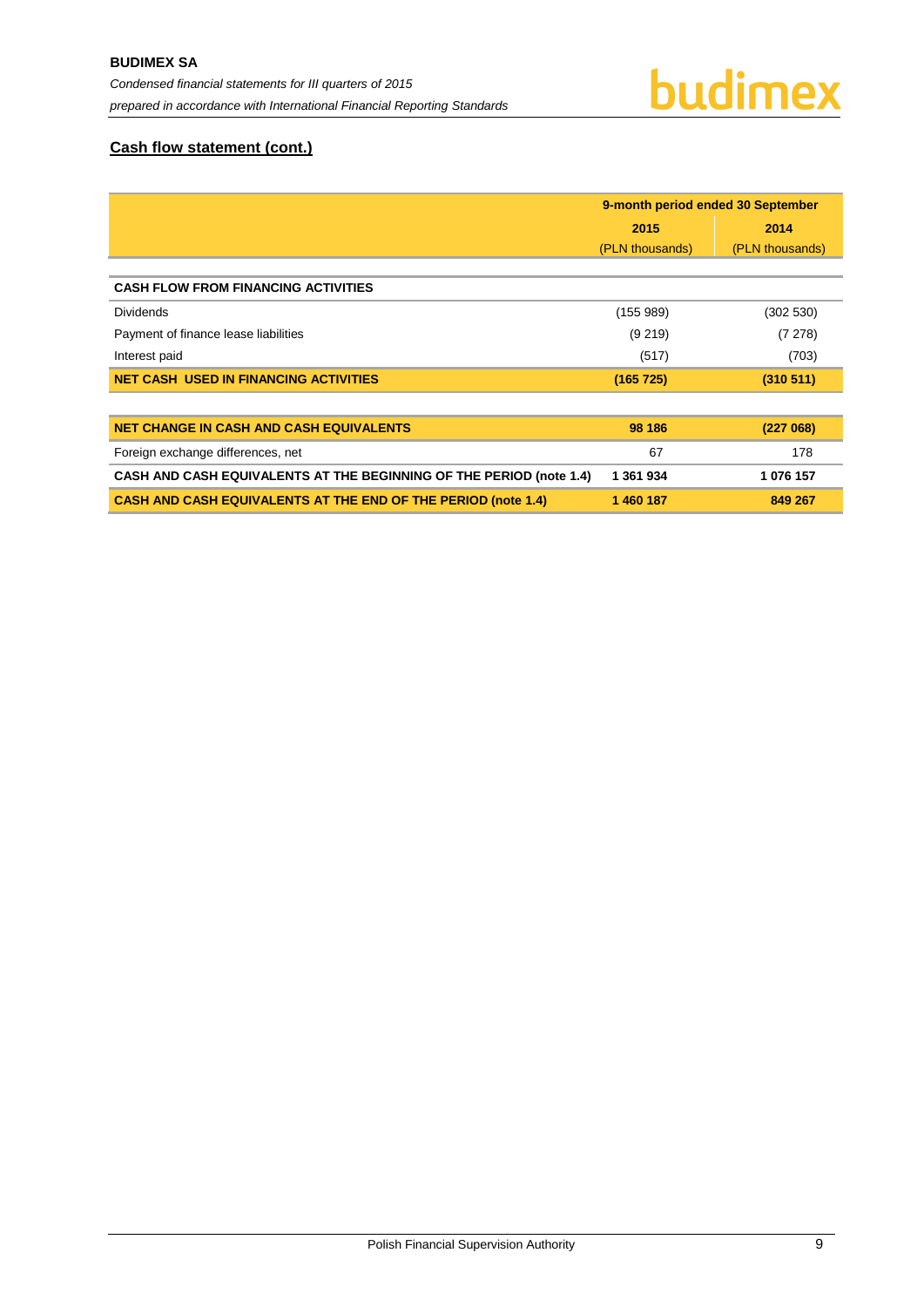# <span id="page-10-1"></span><span id="page-10-0"></span>**1. Principles applied for the purpose of preparation of this report**

# **1.1. Accounting policies and basis of preparing the financial statements of the Company**

These condensed financial statements were prepared in accordance with IAS 34 "Interim Financial Reporting" and appropriate accounting standards applicable for preparation of the interim financial statements adopted by the European Union issued and effective when preparing the interim financial statements applying the same principles for the current and comparable period. Details of accounting policies adopted by the Company were described in the financial statements of the Company for the year ended 31 December 2014, published on 16 March 2015.

The financial statements and the comparative data contain data of the Company's German branch translated into Polish zloty using the rates of exchange presented in the point 1.3 of herein condensed financial statements.

The financial statements and the comparative data contain also attributable to Budimex SA share in jointly controlled entities that constitute joint operations as per IFRS 11: Budimex SA Sygnity SA Sp. j., Budimex SA Ferrovial Agroman SA Sp. j. and Budimex SA Ferrovial Agroman SA S.C., Budimex SA – Budimex Budownictwo Sp. z o.o. SC, Budimex SA – Cadagua SA SC and Budimex SA – Cadagua II SC, Budimex SA, Tecnicas Reunidas SA – Turów SC, Budimex SA Energetyka 1 Sp. j., Budimex SA Energetyka 2 Sp. j.

## *Standards and Interpretations effective in the current period*

The following standards and amendments to the existing standards issued by the International Accounting Standards Board ("IASB") and adopted by the EU are effective for the current period:

- **Amendments to various standards "Improvements to IFRSs (2011-2013)"** resulting from the annual improvement project of IFRS (IFRS 3, IFRS 13 and IAS 40) primarily with a view to removing inconsistencies and clarifying wording - adopted by the EU on 18 December 2014 (effective for annual periods beginning on or after 1 January 2015),
- **IFRIC 21 "Levies"** adopted by the EU on 13 June 2014 (effective for annual periods beginning on or after 17 June 2014).

The adoption of these amendments to the existing standards and intepretations has not led to any changes in the Company's accounting policies.

## *Standards and Interpretations issued by IASB and adopted by the EU but not yet effective*

At the date of authorisation of these financial statements the following interpretation issued by IASB and adopted by the EU was in issue but not yet effective:

- **Amendments to IAS 19 "Employee Benefits"**  Defined Benefit Plans: Employee contributions adopted by the EU on 17 December 2014 (effective for annual periods beginning on or after 1 February 2015),
- **Amendments to various standards "Improvements to IFRSs (2010-2012)"** resulting from the annual improvement project of IFRS (IFRS 2, IFRS 3, IFRS 8, IFRS 13, IAS 16, IAS 24 and IAS 38) primarily with a view to removing inconsistencies and clarifying wording - adopted by the EU on 17 December 2014 (effective for annual periods beginning on or after 1 February 2015),

## *Standards and amendments to standards issued by IASB but not yet adopted by the EU*

At present, IFRS as adopted by the EU do not significantly differ from regulations adopted by the International Accounting Standards Board (IASB) except for the following standards and amendments to the existing standards, which were not endorsed for use as at report date:

- **IFRS 9 "Financial Instruments"** (effective for annual periods beginning on or after 1 January 2018),
- **IFRS 14 "Regulatory Deferral Accounts"** (effective for annual periods beginning on or after 1 January 2016),
- **IFRS 15 "Revenue from contracts with customers"** including **amendments to IFRS 15: "Effective date of IFRS 15"** (effective for annual periods beginning on or after 1 January 2018),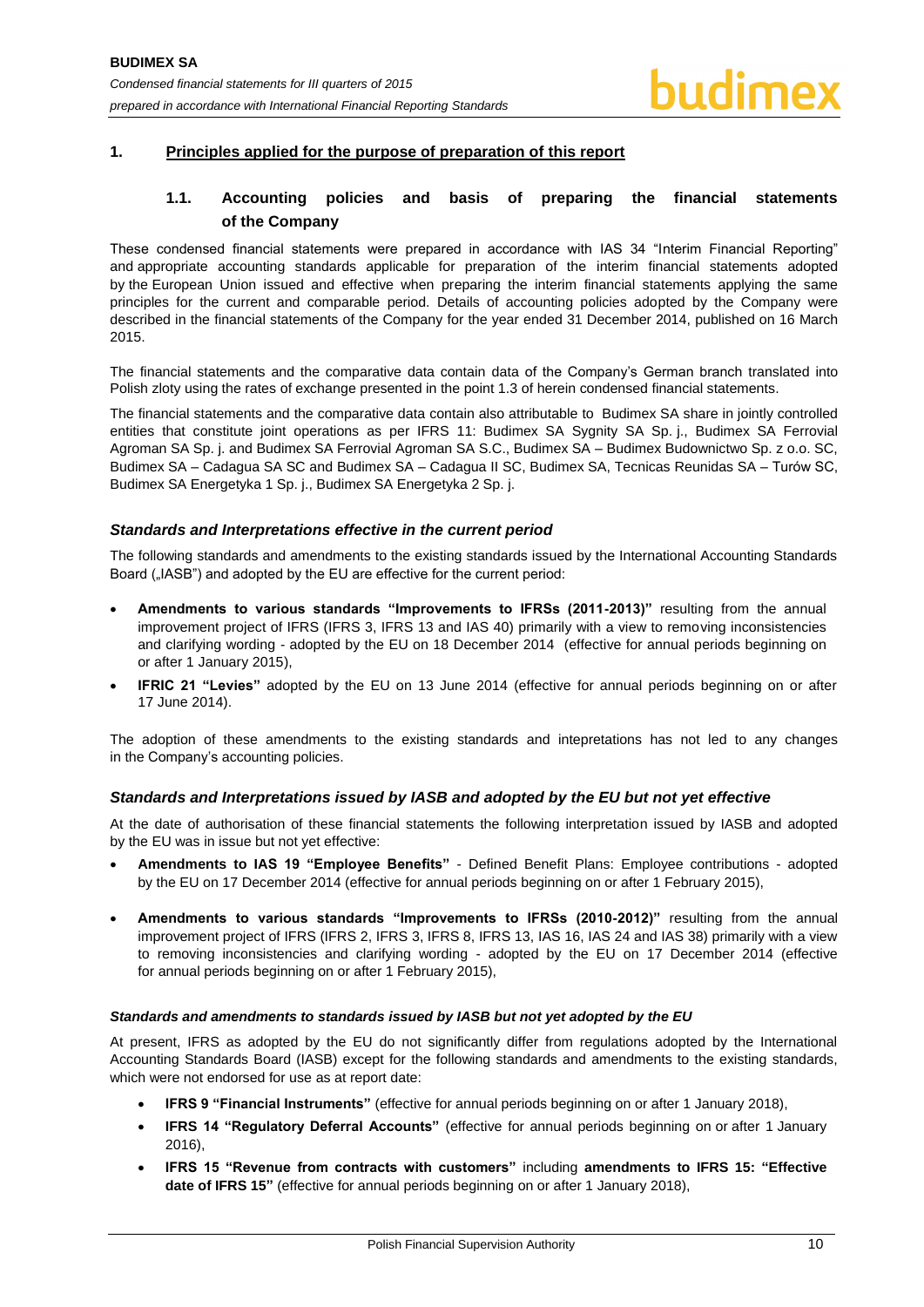- **Amendments to IFRS 10 "Consolidated Financial Statements"** and **IAS 28 "Investments in associates and joint ventures"** – Sale or contribution of assets between an investor and its associate or joint venture (effective for annual periods beginning on or after 1 January 2016).
- **Amendments to IFRS 10 "Consolidated Financial Statements", IFRS 12 "Disclosures of Interests in Other Entities"** and **IAS 28 "Investments in associates and joint ventures"** - Investment Entities: applying the consolidation exception (effective for annual periods beginning on or after 1 January 2016),
- **Amendments to IFRS 11 "Joint Arrangements"**  Accounting of acquisition of shares in joint operations (effective for annual periods beginning on or after 1 January 2016),
- **Amendments to IAS 1 "Presentation of financial statements"**  Disclosure initiative (effective for annual periods beginning on or after 1 January 2016),
- **Amendments to IAS 16 "Property, Plant and Equipment"** and **IAS 38 "Intangible assets"**  Clarification of Acceptable Methods of Depreciation and Amortisation (effective for annual periods beginning on or after 1 January 2016),
- **Amendments to IAS 16 "Property, Plant and Equipment"** and **IAS 41 "Agriculture" - Agriculture: bearer plants** (effective for annual periods beginning on or after 1 January 2016),
- **Amendments to IAS 27 "Separate Financial Statements"**  Equity Method in Separate Financial Statements (effective for annual periods beginning on or after 1 January 2016),
- **Amendments to various standards "Improvements to IFRSs (2012-2014)"** resulting from the annual improvement project of IFRS (IFRS 5, IFRS 7, IAS 19 and IAS 34) primarily with a view to removing inconsistencies and clarifying wording (effective for annual periods beginning on or after 1 January 2016).

The Company anticipates that the adoption of these standards and amendments to the standards would have no material impact on the financial statements of the Company if applied.

At the same time, hedge accounting regarding the portfolio of financial assets and liabilities, whose principles have not been adopted by the EU, is still unregulated. According to the Company's estimates, application of hedge accounting for the portfolio of financial assets or liabilities pursuant to IAS 39: "Financial Instruments: Recognition and Measurement", would not significantly impact the financial statements, if applied as at the balance sheet date.

# **1.2. Changes in accounting principles and the method of preparation of financial statements**

<span id="page-11-0"></span>In the reporting period there were no changes in the accounting principles and the method of preparation of financial statements compared to those disclosed in the financial statements of the Company for the financial year 2014, published on 16 March 2015.

The statement of financial position as at 31 December 2014 and profit and loss account for the period of 12 months ended 31 December 2014 have been amended because of different aggregation of data in individual reporting lines. The way how the data was transformed and the causes of the transformation were explained in the financial statements for the financial year of 2014.

Due to the above, the comparative data of profit and loss account and cash flow statement as at 30 September 2014 were transformed relating to those published in the condensed financial statement for the first half of 2014.

# **1.3. Translation of selected financial data into euro**

<span id="page-11-1"></span>Selected financial data was translated into euro in accordance with the following rules:

- $\bullet$  individual asset, equity and liability items using the average exchange rate prevailing as at 30 September 2015 4.2386 PLN/EUR,
- individual profit and loss account and statement of cash flow items for nine months of 2015 using the exchange rate being an arithmetic average of average exchange rates established by the National Bank of Poland for the last day of each ended month for the period from 1 January 2015 to 30 September 2015 – 4.1585 PLN/EUR,
- individual asset and liability items of comparative financial data for the year 2014 using the average exchange rate prevailing as at 31 December 2014 – 4.2623 PLN/EUR,
- individual profit and loss account and statement of cash flow items of comparative financial data for nine months of 2014 - using the exchange rate being an arithmetic average of average exchange rates established by the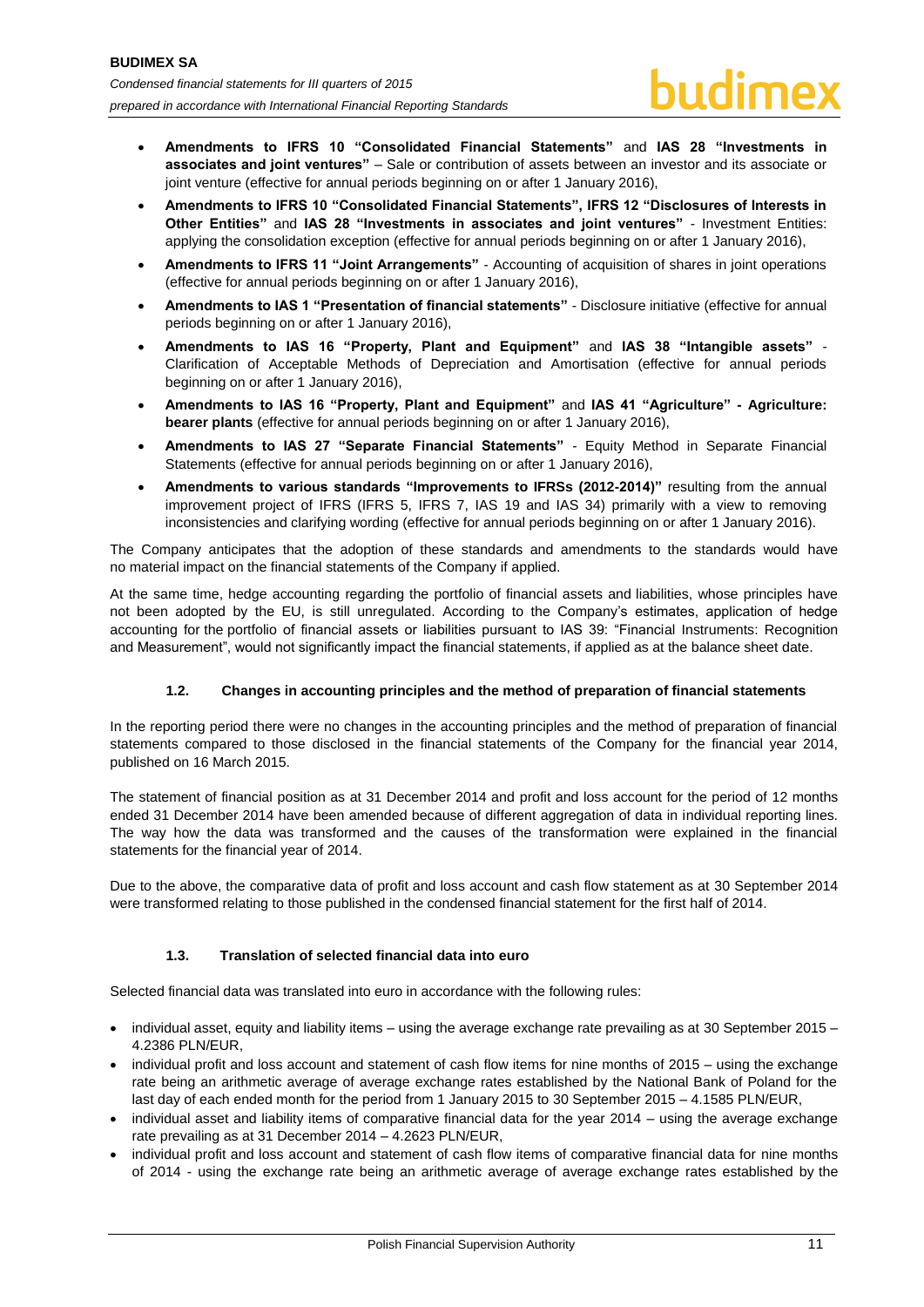National Bank of Poland for the last day of each ended month for the period from 1 January 2014 to 30 September 2014 – 4.1803 PLN/EUR.

#### **1.4. Cash recognised in the cash flow statement**

<span id="page-12-0"></span>The Company recognises cash of restricted use including cash of the consortia in the portion attributable to other consortium members in the statement of financial position under cash and cash equivalents. For the purpose of the statement of cash flow – the balance of cash at the beginning and at the end of the reporting period is reduced by cash of restricted use and its change in the statement of financial position is recognised under cash flow from operating activities.

|                                                        | <b>30 September</b><br>2015 | 31 December<br>2014  | <b>30 September</b><br>2014 |
|--------------------------------------------------------|-----------------------------|----------------------|-----------------------------|
|                                                        |                             | <b>PLN thousands</b> |                             |
| Cash recognised in the statement of financial position | 1 535 401                   | 1 403 970            | 883 260                     |
| Cash and cash equivalents of restricted use            | (75214)                     | (42036)              | (33993)                     |
| Cash recognised in the statement of cash flow          | 1460187                     | 1 361 934            | 849 267                     |

#### **1.5. Going concern**

<span id="page-12-1"></span>The financial statements of the Company were prepared on the assumption that the Company will be going concern during the period of 12 months from the reporting date, i.e. 30 September 2016 without a significant limitation in its activities. As at the date of signing the financial statements, the Management Board of the Company is not aware of any facts or circumstances that would indicate a threat to the Company's continued activities after the reporting date, due to an intended or compulsory withdrawal from or a significant limitation in its activities.

As at 30 September 2015 the excess of the current liabilities over the current assets amounted to PLN 449 832 thousand. Taking into consideration very good financial position of Budimex Group related to liquidity, of which the excess of current assets over current liabilities as at 30 September 2015 amounted to PLN 196 029 thousand, the Company's Management Board does not state as at the date of signing the financial statements any threat to Company's ability to continue as a going concern.

# <span id="page-12-2"></span>**2. Shareholders of the Company**

According to the information held by Budimex SA, the shareholding structure of Budimex SA as at date of this report release is as follows:

| <b>Shareholder</b>                                                                                      | Type of<br>shares | <b>Number of shares</b> | % of the<br>share<br>capital | <b>Number of votes</b> | $%$ of<br>voting<br>rights at<br>the AGM |
|---------------------------------------------------------------------------------------------------------|-------------------|-------------------------|------------------------------|------------------------|------------------------------------------|
| Valivala Holdings B.V. Amsterdam (the<br>Netherlands) - the Company from the Ferrovial<br>Group (Spain) | ordinary          | 15 078 159              | 59.06%                       | 15 078 159             | 59.06%                                   |
| Aviva OFE Aviva BZ WBK                                                                                  | ordinary          | 1 280 000               | 5.01%                        | 1 280 000              | 5.01%                                    |
| Other shareholders                                                                                      | ordinary          | 9 171 939               | 35.93%                       | 9 171 939              | 35.93%                                   |
| <b>Total</b>                                                                                            |                   | 25 530 098              | 100.00%                      | 25 530 098             | 100.00%                                  |

The shareholding structure has not changed since the publication date of the half-year report on 28 August 2015.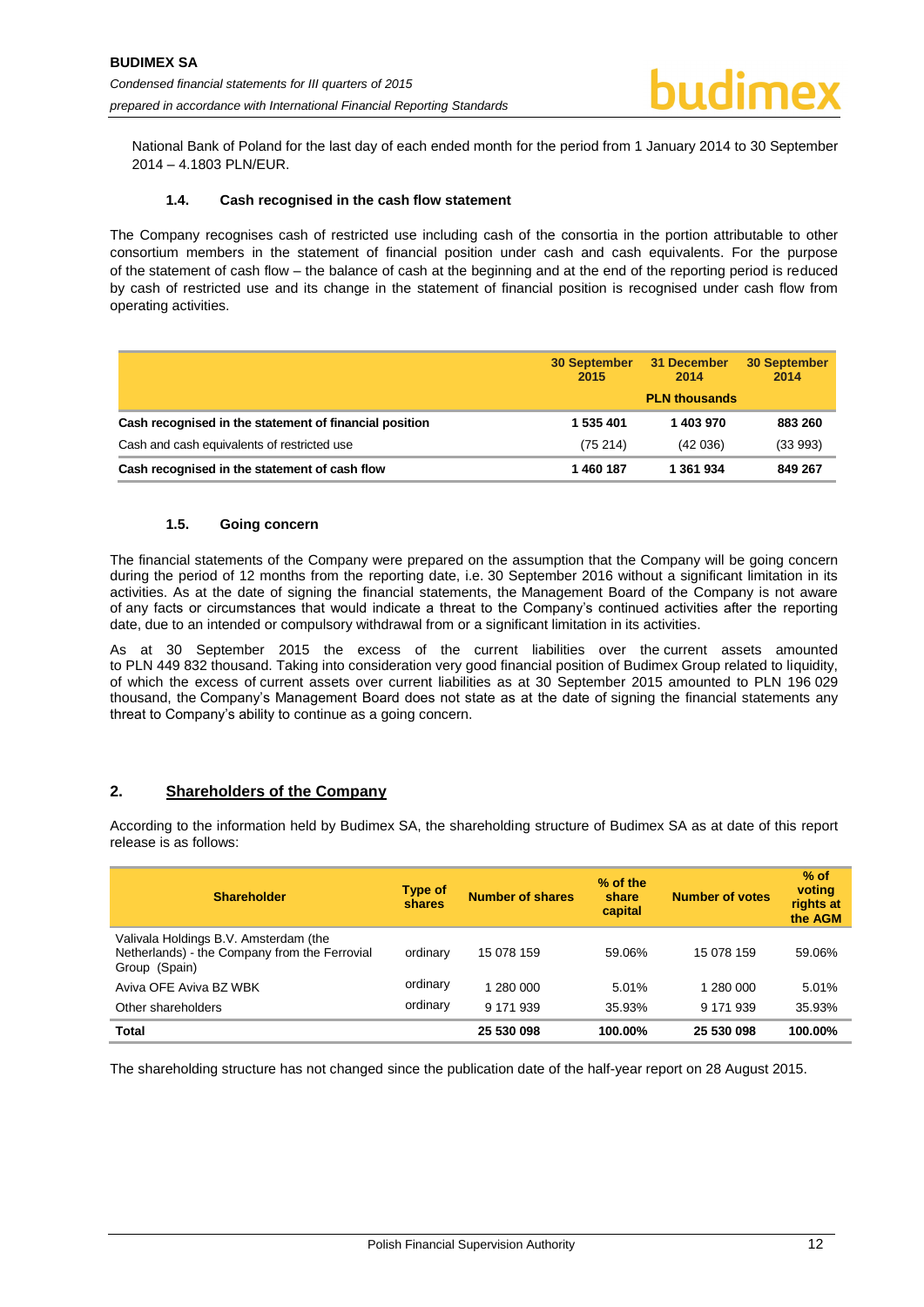# <span id="page-13-0"></span>**3. Descriptions of factors and events which had a material effect on the financial result of the Company for three quarters of 2015**

#### **3.1. Business operation of the Company for three quarters of 2015**

<span id="page-13-1"></span>Sale of construction-assembly services in Poland is characterized by seasonality mainly connected with atmosphere conditions and the highest revenues are usually achieved in the second and third quarter, while the lowest – in the first quarter.

In the period of nine months of 2015 Budimex SA earned sales revenue in the amount of PLN 3 518 588 thousand (in the third quarter PLN 1 418 166 thousand), mainly related to sales of construction services amounting to PLN 3 510 196 thousand.

In the comparative period of the year 2014, sales revenue amounted to PLN 3 383 116 thousand (in the third quarter PLN 1 503 123 thousand), mainly related to sales of construction services amounting to PLN 3 356 343 thousand.

Gross profit on sales for the 9-month period of 2015 amounted to PLN 308 054 thousand and was PLN 58 500 thousand (23.44%) higher than in the comparative period of the previous year.

Total amount of administrative and selling expenses for three quarters of 2015 was PLN 129 539 thousand, while in corresponding period of 2014 amounted to PLN 124 176 thousand. The share of selling and administrative expenses in total sales was equal to 3.68% (for three quarters of 2014 to 3.67%).

For the 9-month period of 2015, the result from the other operating activity including financial result from derivative instruments was negative and amounted to PLN 3 032 thousand (in the same period of 2014 it was positive and amounted to PLN 12 292 thousand). Other operating income comprised mainly: profit on disposal of a plot together with buildings located in Warsaw in the amount of PLN 11 819 thousand (presented as assets held for sale as at 31 December 2014), profit on other fixed assets sale in the amount of PLN 1 990 thousand, gain on valuation and realisation of derivative instrument contracts in the amount of PLN 2 286 thousand, revenue from received penalties and fines in the amount PLN 7 510 thousand, released provision for penalties in the amount of PLN 3 612 thousand and reversal of impairment write-downs against doubtful debts in the amount of PLN 2 252 thousand. Other operating expenses cover mainly: both paid amounts and provisions for compensation payments and contractual penalties of PLN 29 737 thousand, impairment write-downs against doubtful debts of PLN 3 111 thousand and provisions for legal proceedings amounting to PLN 780 thousand.

All valued derivative instrument contracts were classified as level 2 in the fair value hierarchy. During nine months ended 30 September 2015, there was no transfer between Level 1 and Level 2 of fair value measurements, and no transfer into and out of Level 3 of fair value measurement.

For three quarters of 2015 the operating profit amounted to PLN 175 483 thousand and was higher by PLN 37 813 thousand (27.47%) compared to the similar period of the year 2014. The operating margin for three quarters of 2015 was equal to 4.99%, while in the comparative period of 2014 was equal to 4.07%.

In the 9-month period of 2015, the result from financial activity was positive and amounted to PLN 11 267 thousand due to dividends received in that period. In the comparative period of 2014 the result was lower by PLN 16 865 thousand.

Financial income, besides received dividends in the amount of 11 326 thousand, comprised interest amounting to PLN 22 154 thousand and profit on dissolution of subsidiary Budimex B Sp. z o.o. amounted to PLN 1 836 thousand. Financial expenses comprised mainly costs of bank guarantees and commissions in the amount of 14 426, recognised impairment write-down against financial assets in the amount of PLN 5 054 thousand, costs of long-term retention receivables and liabilities discounting of PLN 3 592 thousand, costs of interest in the amount of PLN 1 351 thousand.

Profit before tax for the period of nine months of 2015 amounted to PLN 186 750 thousand, while in the comparative period of 2014 amounted to PLN 132 072 thousand

In the period of nine months of 2015 the Company reported net profit of PLN 150 225 thousand gaining net profit margin of 4.27%.

In the period of three quarters of 2015, the Company purchased or started to lease property, plant and equipment, intangible assets and investment property with a total value of PLN 15 253 thousand, of which plant and machinery accounted for PLN 7 032 thousand.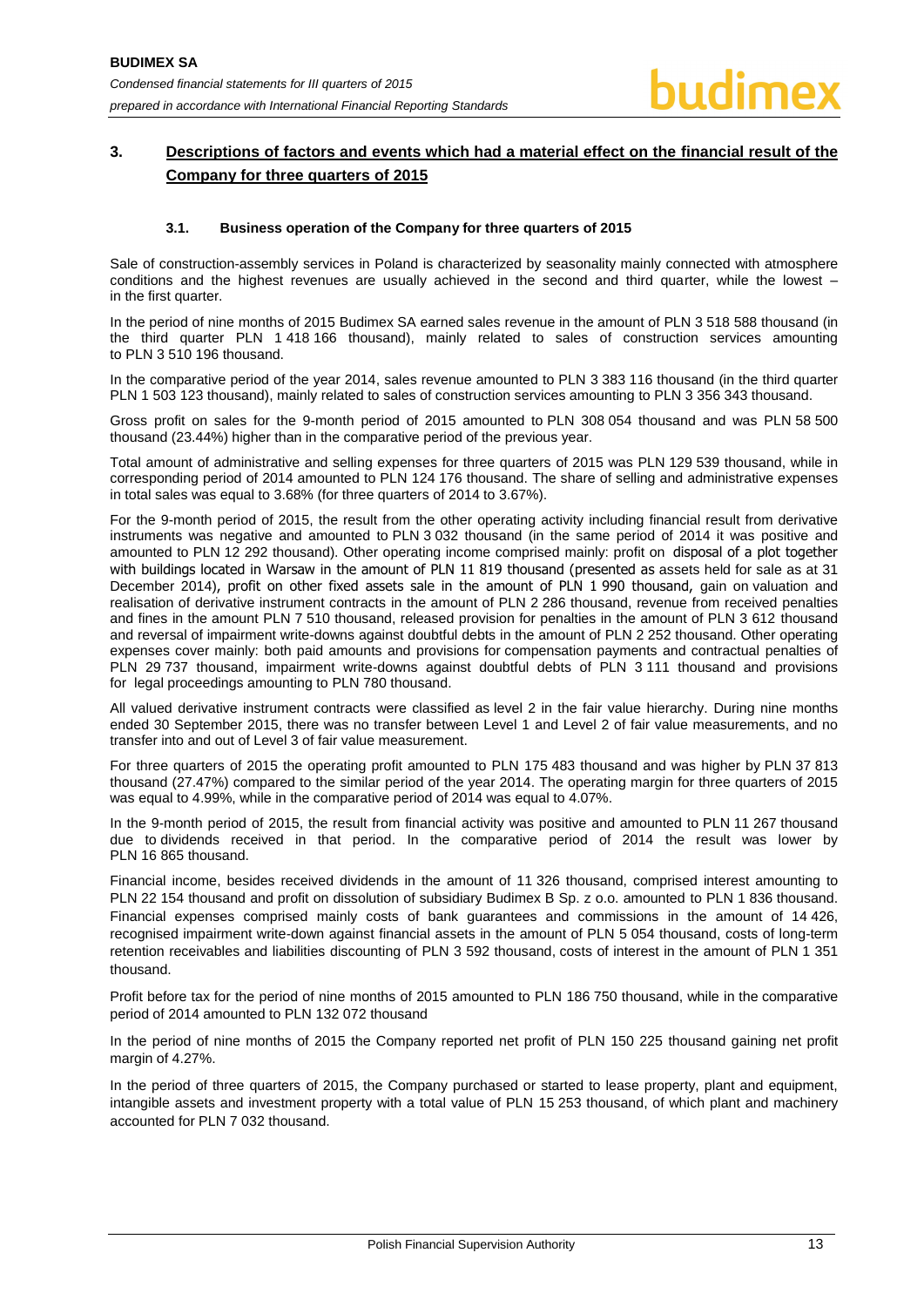# **3.2. Changes of estimates**

#### <span id="page-14-0"></span>**Provisions for expected contract losses**

In accordance with accounting policies adopted, the Company creates provisions for expected contract losses if budgeted contract costs exceed the entire expected contract revenue. As at 30 September 2015, the balance of the provision for contract losses amounted to PLN 665 738 thousand, while as at 31 December 2014 amounted to PLN 446 996 thousand. Due to that, in the 9-month period of 2015 the balance of provision increased by PLN 218 742 thousand and increase of PLN 94 566 thousand was reported in the third quarter.

#### **Provision for legal proceedings**

The Company recognises provisions for legal proceedings when it is suited and the probability of an unfavourable court judgement is higher than the probability of a favourable one. An estimation of that result is made on the basis of analysis of a legal proceedings progress as well as lawyers' opinions. As at 30 September 2015, the balance of the provision in this respect amounted to PLN 26 090 thousand, while as at 31 December 2014 amounted to PLN 25 629 thousand. Due to that, in the 9-month period of 2015 the balance of provision increased by 461 thousand and increase of PLN 183 thousand was reported in the third quarter.

#### **Provision for penalties**

The Company recognises provisions for penalties related to the realisation of construction contracts. A provision is recognised only when the Company has a present obligation as a result of past event, the settlement of that obligation is highly probable and a reliable estimate can be made of the amount of the obligation. As at 30 September 2015, the balance of the provision in this respect amounted to PLN 59 998 thousand, while as at 31 December 2014 amounted to PLN 38 683 thousand. Due to that, in the 9-month period of 2015 the balance of provision increased by PLN 21 315 thousand and increase of PLN 19 684 thousand was reported in the third quarter.

#### **Costs of future warranty repairs**

The Company is required to issue guarantees for its construction services. It is accepted that the provision between 0.15%-1.4% of revenue from the given contract is made what depends on particular construction segment. This general value is assessed on an individual basis and may be increased or reduced, as appropriate. As at 30 September 2015, the balance of the provision in this respect amounted to PLN 210 681 thousand, while as at 31 December 2014 amounted to PLN 193 700 thousand. Due to that, in the 9-month period of 2015 the balance of provision increased by PLN 16 981 thousand and increase of PLN 10 182 thousand was reported in the third quarter.

#### **Deferred tax asset and liability**

As at 30 September 2015, the balance of deferred tax asset (reduced by deferred tax liability) amounted to PLN 371 176 thousand, while as at 31 December 2014 amounted to PLN 346 027 thousand. Due to that, in the 9 month period of 2015 the balance of deferred tax asset increased by PLN 25 149 thousand and only in the third quarter it increased by PLN 30 246 thousand.

#### **Impairment write-downs against receivables**

As at 30 September 2015, the balance of recognised impairment write-downs against receivables and retentions amounted to PLN 131 681 thousand, while as at 31 December 2014 amounted to PLN 133 242 thousand. In the 9 month period of 2015 the Company recognised impairment write-downs in the amount of PLN 3 111 thousand, reversed it in the amount of PLN 2 252 increasing other operating income and in the same time the Company used impairment write-downs in the amount of 2 420. In the third quarter of 2015 the Company recognised impairment write-downs in the amount of PLN 1 446 thousand, reversed it in the amount of PLN 52 thousand and used it in the amount of PLN 413 thousand.

#### **Impairment write-downs against inventory**

As at 30 September 2015 and 31 December 2014, the balance of recognised impairment write-downs against inventory amounted to PLN 385 thousand. Due to that, in the 9-month period of 2015 the balance of recognised impairment write-downs has not changed.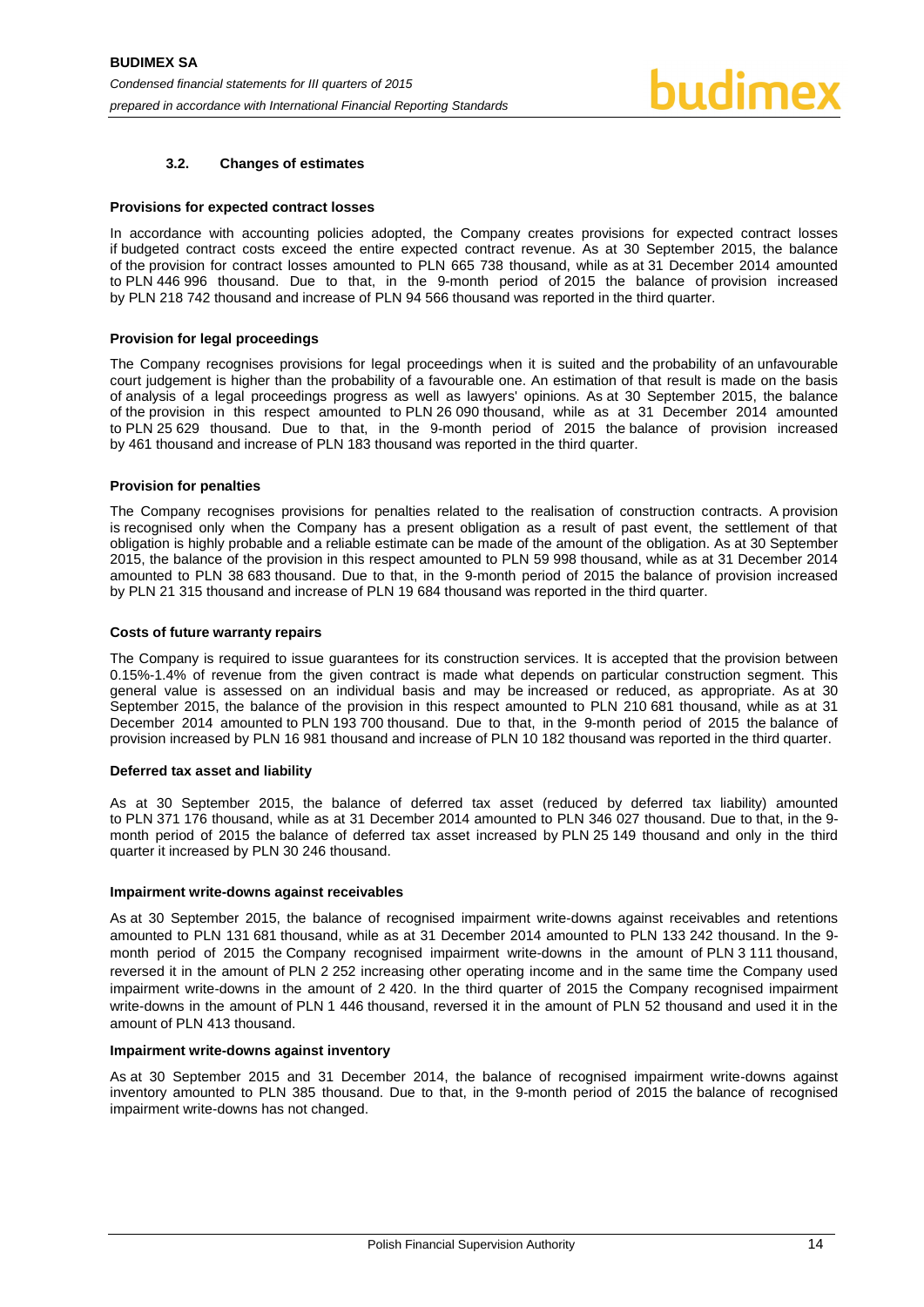# **3.3. Material changes of the legal proceedings pending in the first half of 2015**

<span id="page-15-0"></span>As at 30 September 2015, the total value of the proceedings relating to the Company's liabilities and claims amounted to PLN 284 278 thousand and PLN 223 001 thousand accordingly, and as at 30 June 2015 PLN 289 892 thousand and PLN 222 418 thousand accordingly. In the period of three quarters of 2015 there was no significant outcome of the proceedings that could have material impact on the financial situation of the Company.

# <span id="page-15-1"></span>**4. Other events for III quarters of 2015 and significant events after 30 September 2015**

**On 6 August 2015** another tranche of the loan were provided by Budimex SA to FB Serwis SA (an associate of Budimex SA) in the amount of PLN 3 430 thousand based on the loan agreement dated 24 September 2013. In accordance to that agreement the loan was granted by Budimex to FBSerwis SA in the amount up to PLN 19 600 thousand. The loan interest was agreed as 3-m WIBOR + margin.

**On 31 July 2015** the General Shareholders' Meeting of Budimex B Sp. z o.o. decided to finally liquidate the company.

# <span id="page-15-2"></span>**5. Related party transactions**

Transactions with related parties made in the 9-month period of 2015 and 2014 and unsettled balances of receivables and liabilities as at 30 September 2015 and 31 December 2014 are presented in the tables below:

|                                                             | amounts in PLN thousands           |                    |                                    |          |  |  |  |
|-------------------------------------------------------------|------------------------------------|--------------------|------------------------------------|----------|--|--|--|
|                                                             |                                    | <b>Receivables</b> | <b>Liabilities</b>                 |          |  |  |  |
|                                                             | 30 September 2015 31 December 2014 |                    | 30 September 2015 31 December 2014 |          |  |  |  |
| Parent Company and related parties<br>(the Ferrovial Group) | 21 930                             | 23 989             | (89997)                            | (99 649) |  |  |  |
| Subsidiary companies                                        | 99 740                             | 58 467             | (19 642)                           | (8090)   |  |  |  |
| Associates                                                  | 430                                | 730                | (174)                              | (98)     |  |  |  |
| Jointly controlled entities                                 | 370                                | 959                | (725)                              | (727)    |  |  |  |
| Other related parties*                                      | 6                                  | 34                 |                                    | (8128)   |  |  |  |
| Total settlements with related parties                      | 122 476                            | 84 179             | (110538)                           | (116692) |  |  |  |

|                                                             | amounts in PLN thousands |                                    |                                    |        |
|-------------------------------------------------------------|--------------------------|------------------------------------|------------------------------------|--------|
|                                                             | <b>Loans granted</b>     |                                    | Loans taken out                    |        |
|                                                             |                          | 30 September 2015 31 December 2014 | 30 September 2015 31 December 2014 |        |
| Parent Company and related parties<br>(the Ferrovial Group) | $\,$                     | $\overline{\phantom{0}}$           | (8691)                             | (8670) |
| Subsidiary companies                                        | 21 576                   | 20 623                             |                                    |        |
| Associates                                                  | 41 295                   | 18 988                             |                                    | ٠      |
| Total settlements with related parties                      | 62871                    | 39 611                             | (8691)                             | (8670) |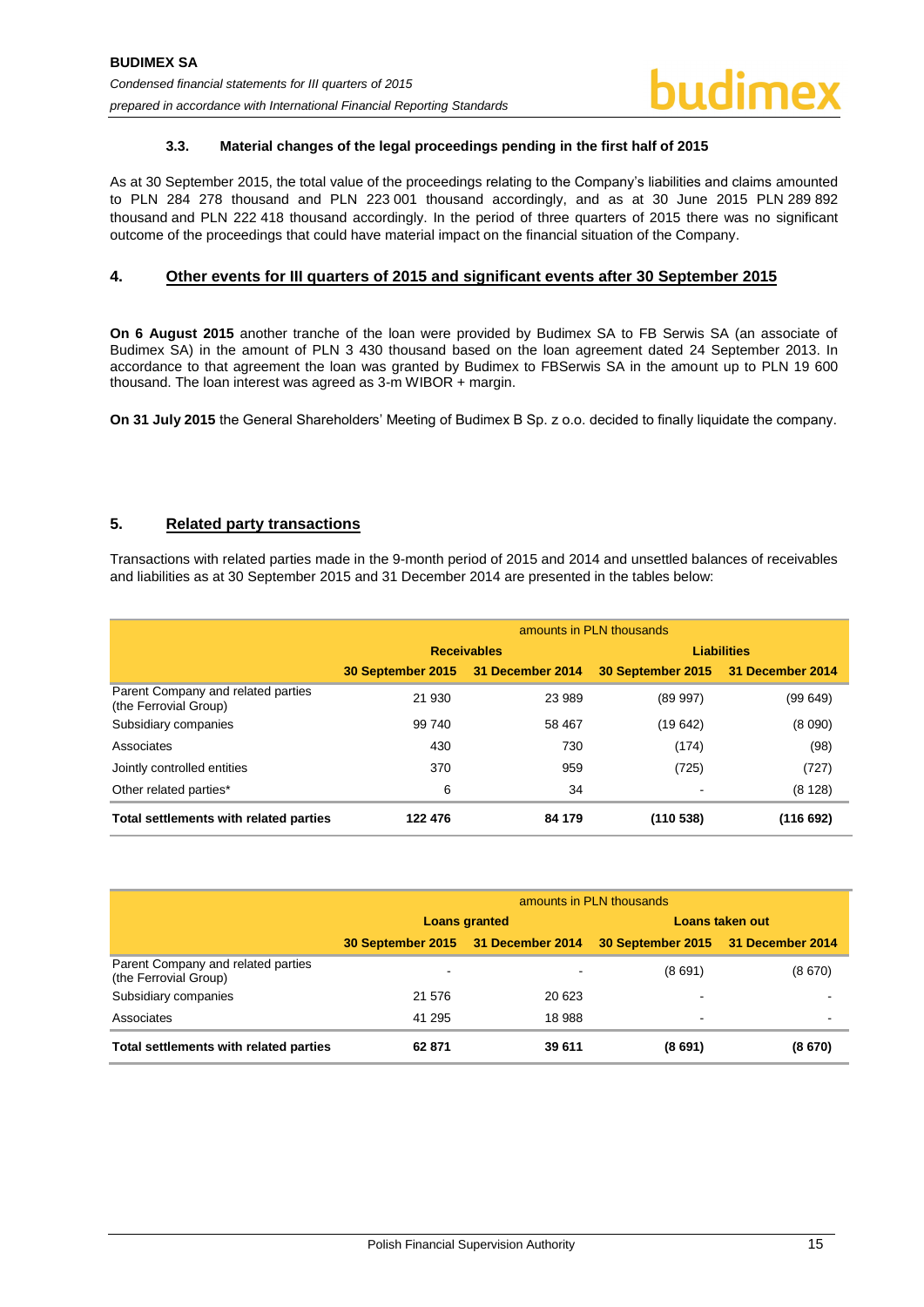# **BUDIMEX SA**

#### *Condensed financial statements for III quarters of 2015*

*prepared in accordance with International Financial Reporting Standards*

# budimex

|                                                             | amounts in PLN thousands                                                            |         |                                                                                                  |          |
|-------------------------------------------------------------|-------------------------------------------------------------------------------------|---------|--------------------------------------------------------------------------------------------------|----------|
|                                                             | Sales of finished goods and services<br>9-month period ended<br><b>30 September</b> |         | Purchase of finished goods and<br><b>services</b><br>9-month period ended<br><b>30 September</b> |          |
|                                                             |                                                                                     |         |                                                                                                  |          |
|                                                             | 2015                                                                                | 2014    | 2015                                                                                             | 2014     |
| Parent Company and related parties<br>(the Ferrovial Group) | 47 449                                                                              | 2 3 0 6 | (69 591)                                                                                         | (25999)  |
| Subsidiary companies                                        | 323 286                                                                             | 255 666 | (23625)                                                                                          | (56588)  |
| Associates                                                  | 535                                                                                 | 998     |                                                                                                  |          |
| Jointly controlled entities                                 | 494                                                                                 | 446     | (224)                                                                                            | (123)    |
| Other related parties*                                      | ۰                                                                                   |         |                                                                                                  | (16844)  |
| Total transactions with related parties                     | 371 764                                                                             | 259 416 | (93, 440)                                                                                        | (99 554) |

|                                                             | amounts in PLN thousands                                             |      |                                                                     |       |
|-------------------------------------------------------------|----------------------------------------------------------------------|------|---------------------------------------------------------------------|-------|
|                                                             | <b>Finance income</b><br>9-month period ended<br><b>30 September</b> |      | <b>Finance costs</b><br>9-month period ended<br><b>30 September</b> |       |
|                                                             |                                                                      |      |                                                                     |       |
|                                                             | 2015                                                                 | 2014 | 2015                                                                | 2014  |
| Parent Company and related parties<br>(the Ferrovial Group) |                                                                      |      | (297)                                                               | (237) |
| Subsidiary companies                                        | 12 2 36                                                              | 148  | (256)                                                               | (120) |
| Jointly controlled entities                                 |                                                                      |      |                                                                     |       |
| Associates                                                  | 1 3 4 7                                                              | 539  | ÷                                                                   |       |
| <b>Total transactions with related parties</b>              | 13 5 83                                                              | 687  | (553)                                                               | (357) |

\*) Other related parties comprise also entities on which the key management person of the Company or his close relative exercises significant influence.

Inter-Group transactions are made on an arm's length basis.

# <span id="page-16-0"></span>**6. Contingent receivables and contingent liabilities**

|                                          | 30 September 2015  | 31 December 2014   |
|------------------------------------------|--------------------|--------------------|
|                                          | (in PLN thousands) | (in PLN thousands) |
| Contingent receivables                   |                    |                    |
| From related parties, of which:          | 12 077             | 14 4 8 2           |
| - guarantees and suretyships received    | 880                | 880                |
| - bills of exchange received as security | 559                | 2964               |
| - other contingent receivables           | 10 638             | 10 638             |
| <b>From other entities</b>               | 324 705            | 296 465            |
| - guarantees and suretyships received    | 323 450            | 295 422            |
| - bills of exchange received as security | 1 2 5 5            | 1 0 4 3            |
| Other                                    | 235                |                    |
| - other contingent receivables           | 235                |                    |
| <b>Total contingent receivables</b>      | 337 017            | 310 947            |